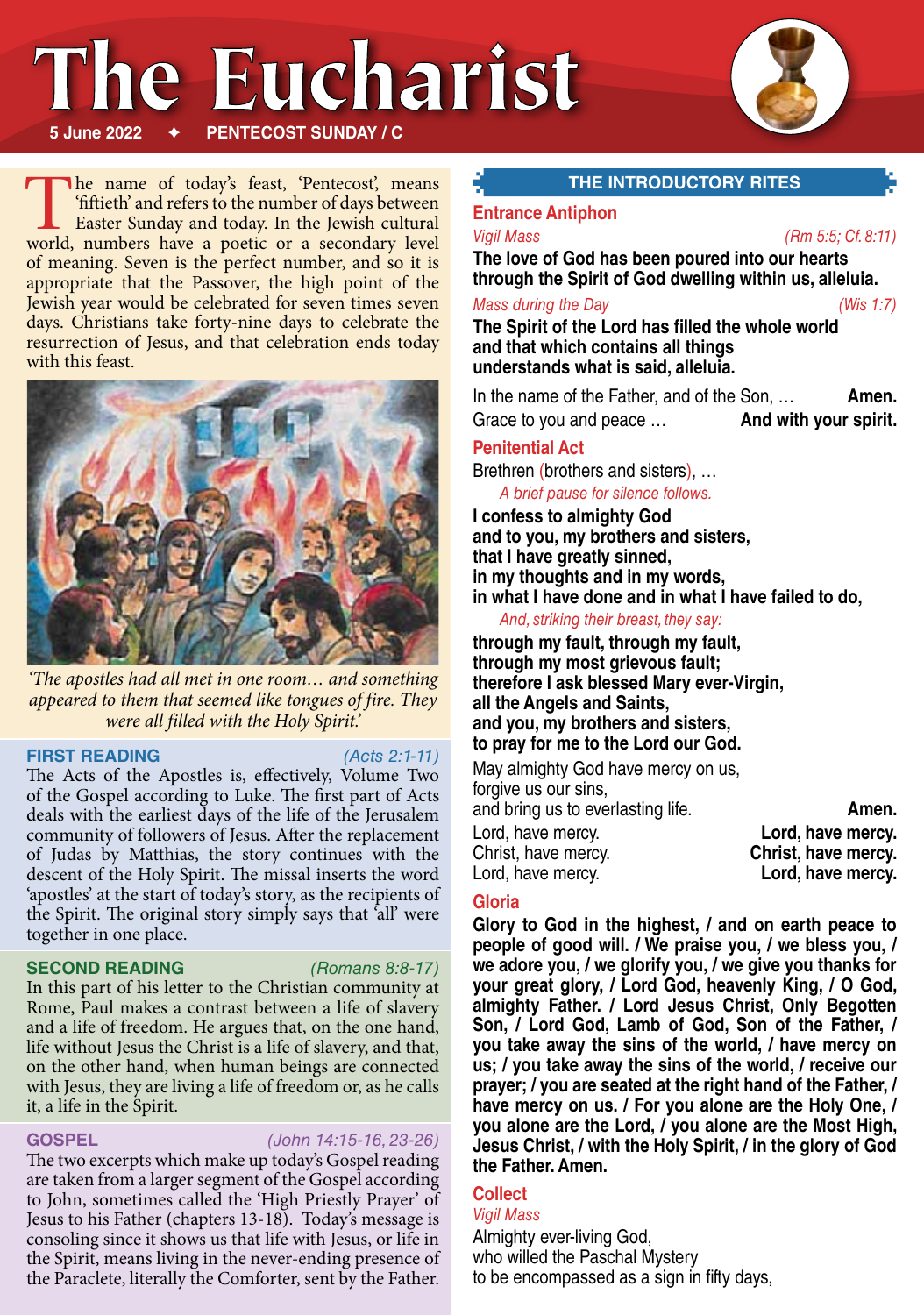grant that from out of the scattered nations the confusion of many tongues may be gathered by heavenly grace into one great confession of your name. Through our Lord Jesus Christ, your Son, who lives and reigns with you in the unity of the Holy Spirit, one God, for ever and ever. **Amen.**

#### *Mass during the Day*

O God, who by the mystery of today's great feast sanctify your whole Church in every people and nation, pour out, we pray, the gifts of the Holy Spirit across the face of the earth and, with the divine grace that was at work when the Gospel was first proclaimed, fill now once more the hearts of believers.

Through our Lord Jesus Christ, your Son,

who lives and reigns with you in the unity of the Holy Spirit, one God, for ever and ever. **Amen.**

# **THE LITURGY OF THE WORD VIGIL MASS**

#### **FIRST READING** *(Gn 11:1-9)*

A reading from the book of Genesis.

Throughout the earth men spoke the same language, with the same vocabulary. Now as they moved eastwards they found a plain in the land of Shinar where they settled. They said to one another, 'Come, let us make bricks and bake them in the fire.' — For stone they used bricks, and for mortar they used bitumen. — 'Come,' they said, 'let us build ourselves a town and a tower with its top reaching heaven. Let us make a name for ourselves, so that we may not be scattered about the whole earth.'

Now the Lord came down to see the town and the tower that the sons of man had built. 'So they are all a single people with a single language!' said the Lord. 'This is but the start of their undertakings! There will be nothing too hard for them to do. Come, let us go down and confuse their language on the spot so that they can no longer understand one another.' The Lord scattered them thence over the whole face of the earth, and they stopped building the town. It was named Babel, therefore, because there the Lord confused the language of the whole earth. It was from there that the Lord scattered them over the whole face of the earth.

The word of the Lord. **Thanks be to God.**

#### **RESPONSORIAL PSALM** *(Ps 103:1-2.24.27-30.35)*

- ℞ **Send forth your Spirit, O Lord, and renew the face of the earth.**
- 1. Bless the Lord, my soul! Lord God, how great you are, clothed in majesty and glory, wrapped in light as in a robe!  $R$
- 2. How many are your works, O Lord! In wisdom you have made them all. The earth is full of your riches. Bless the Lord, my soul.  $\mathbb R$
- 3. All of these look to you to give them their food in due season. You give it, they gather it up: you open your hand, they have their fill.  $\mathbb{R}$

4. You take back your spirit, they die, returning to the dust from which they came. You send forth your spirit, they are created; and you renew the face of the earth.  $\mathbb R$ 

### **SECOND READING** *(Rm 8:22-27)*

A reading from the letter of St Paul to the Romans.

From the beginning till now the entire creation, as we know, has been groaning in one great act of giving birth; and not only creation, but all of us who possess the first-fruits of the Spirit, we too groan inwardly as we wait for our bodies to be set free. For we must be content to hope that we shall be saved – our salvation is not in sight, we should not have to be hoping for it if it were – but, as I say, we must hope to be saved since we are not saved yet – it is something we must wait for with patience.

The Spirit too comes to help us in our weakness. For when we cannot choose words in order to pray properly, the Spirit himself expresses our plea in a way that could never be put into words, and God who knows everything in our hearts knows perfectly well what he means, and that the pleas of the saints expressed by the Spirit are according to the mind of God.

The word of the Lord. **Thanks be to God.**

#### **GOSPEL ACCLAMATION**

#### **Alleluia, alleluia!**

**Come, Holy Spirit, fill the hearts of your faithful and kindle in them the fire of your love. Alleluia!**

**GOSPEL** *(Jn 7:37-39)*

The Lord be with you. **And with your spirit.**

A reading from the holy Gospel according to John. **Glory to you, O Lord.**

On the last day and greatest day of the festival, Jesus stood there and cried out:

'Let anyone who is thirsty, come to me!

Let anyone who believes in me come and drink!'

As scripture says: From his breast shall flow fountains of living water.

He was speaking of the Spirit which those who believed in him were to receive; for there was no Spirit as yet because Jesus had not yet been glorified.

The Gospel of the Lord. **Praise to you, Lord Jesus Christ.**

### **MASS DURING THE DAY**

### **FIRST READING** *(Acts 2:1-11)*

A reading from the Acts of the Apostles.

When Pentecost day came round, the apostles had all met in one room, when suddenly they heard what sounded like a powerful wind from heaven, the noise of which filled the entire house in which they were sitting; and something appeared to them that seemed like tongues of fire; these separated and came to rest on the head of each of them. They were all filled with the Holy Spirit, and began to speak foreign languages as the Spirit gave them the gift of speech.

Now there were devout men living in Jerusalem from every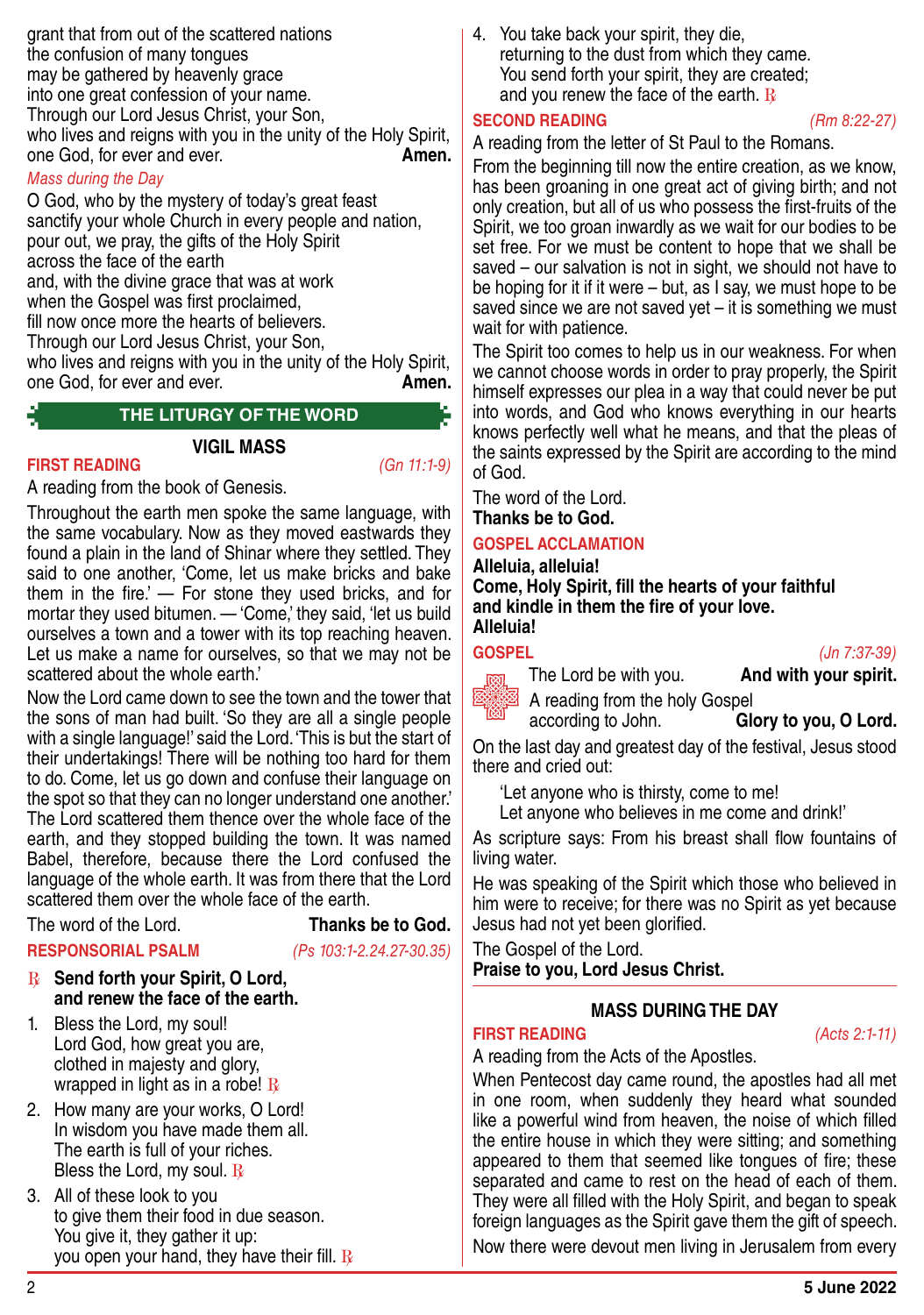nation under heaven, and at this sound they all assembled, each one bewildered to hear these men speaking his own language. They were amazed and astonished. 'Surely,' they said, 'all these men speaking are Galileans? How does it happen that each of us hears them in his own native language? Parthians, Medes and Elamites; people from Mesopotamia, Judaea and Cappadocia, Pontus and Asia, Phrygia and Pamphylia, Egypt and the parts of Libya round Cyrene; as well as visitors from Rome – Jews and proselytes alike – Cretans and Arabs; we hear them preaching in our own language about the marvels of God.'

The word of the Lord. **Thanks be to God.**

#### **RESPONSORIAL PSALM** *(Ps 103:1.24.29-31.34)*

℞ **Send forth your Spirit, O Lord, and renew the face of the earth.**

- 1. Bless the Lord, my soul! Lord God, how great you are, How many are your works, O Lord! The earth is full of your riches.  $\mathbf{R}$
- 2. You take back your spirit, they die, returning to the dust from which they came. You send forth your spirit, they are created; and you renew the face of the earth.  $\bf R$
- 3. May the glory of the Lord last for ever! May the Lord rejoice in his works! May my thoughts be pleasing to him. I find my joy in the Lord.  $\mathbb{R}$

#### **SECOND READING** *(Rm 8:8-17)*

A reading from the letter of St Paul to the Romans.

People who are interested only in unspiritual things can never be pleasing to God. Your interests, however, are not in the unspiritual but in the spiritual, since the Spirit of God has made his home in you. In fact, unless you possessed the Spirit of Christ you would not belong to him. Though your body may be dead it is because of sin, but if Christ is in you then your spirit is life itself because you have been justified; and if the Spirit of him who raised Jesus from the dead is living in you, then he who raised Jesus from the dead will give life to your own mortal bodies through his Spirit living in you.

So then, my brothers, there is no necessity for us to obey our unspiritual selves or to live unspiritual lives. If you do live in that way, you are doomed to die; but if by the Spirit you put an end to the misdeeds of the body you will live.

Everyone moved by the Spirit is a child of God. The spirit you received is not the spirit of slaves bringing fear into your lives again; it is the spirit of children, and it makes us cry out, 'Abba, Father!' The Spirit himself and our spirit bear united witness that we are children of God. And if we are children we are heirs as well: heirs of God and coheirs with Christ, sharing his sufferings so as to share his glory.

The word of the Lord.

**Thanks be to God.**

# **SEQUENCE**

*The sequence may be said or sung.*

**Holy Spirit, Lord of light, From the clear celestial height Thy pure beaming radiance give.** **Come, thou Father of the poor, Come with treasures which endure; Come, thou light of all that live!**

**Thou, of all consolers best, Thou, the soul's delightful guest, Dost refreshing peace bestow.** 

**Thou in toil art comfort sweet; Pleasant coolness in the heat; Solace in the midst of woe.**

**Light immortal, light divine, Visit thou these hearts of thine, And our inmost being fill:**

**If thou take thy grace away, Nothing pure in man will stay; All his good is turned to ill.**

**Heal our wounds, our strength renew; On our dryness pour thy dew; Wash the stains of guilt away:**

**Bend the stubborn heart and will; Melt the frozen, warm the chill; Guide the steps that go astray.**

**Thou, on us who evermore Thee confess and thee adore, With thy sevenfold gifts descend:**

**Give us comfort when we die; Give us life with thee on high; Give us joys that never end.**

## **GOSPEL ACCLAMATION**

### **Alleluia, alleluia!**

**Come, Holy Spirit, fill the hearts of your faithful, and kindle in them the fire of your love. Alleluia!**

**GOSPEL** *(Jn 14:15-16.23-26)*

The Lord be with you. **And with your spirit.** A reading from the holy Gospel

according to John. **Glory to you, O Lord.**

Jesus said to his disciples:

'If you love me you will keep my commandments. I shall ask the Father, and he will give you another Advocate to be with you for ever. If anyone loves me he will keep my word, and my Father will love him, and we shall come to him and make our home with him. Those who do not love me do not keep my words. And my word is not my own; it is the word of the one who sent me. I have said these things to you while still with you; but the Advocate, the Holy Spirit, whom the Father will send in my name, will teach you everything and remind you of all I have said to you.'

The Gospel of the Lord. **Praise to you, Lord Jesus Christ.**

# **Profession of Faith** *(Nicene Creed)*

**I believe in one God, the Father almighty, maker of heaven and earth, of all things visible and invisible. I believe in one Lord Jesus Christ, the Only Begotten Son of God, born of the Father before all ages.**